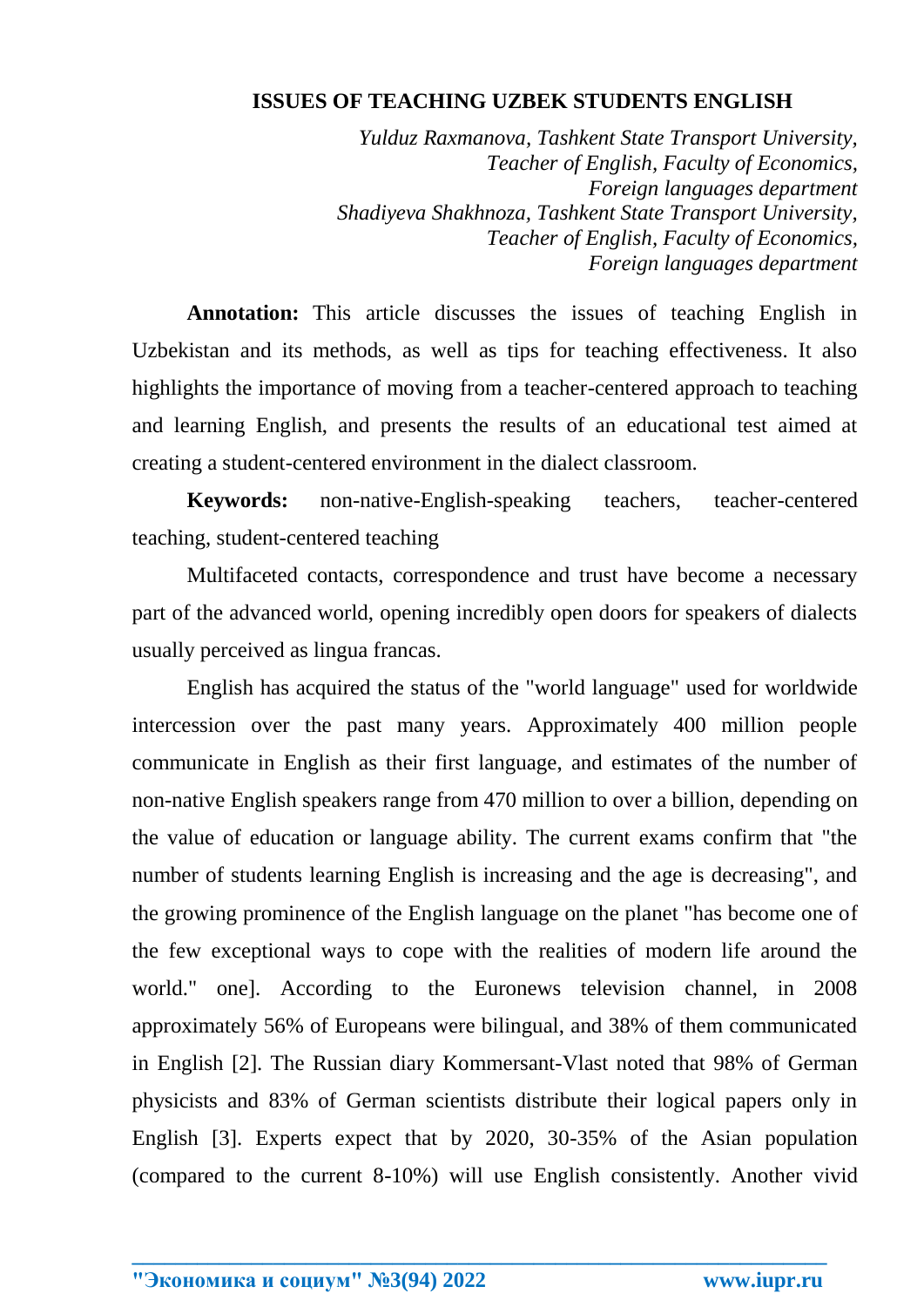illustration of the consistently growing popularity of the English language in Asian countries is the appearance of the expression "Asian native English speakers" [4].

A 2014 UNESCO report [5] showed that only 7.1% of the Uzbek population communicates in a foreign language as a follow-up language. [6]. This requires updating and creating English language teaching methodologies that enable nonlocal speakers to gain adequate English-speaking skills in order to enter the growing circle of the Kachru model [7].

In the English language display industry, which has recently grown into a worldwide enterprise, the majority of teachers in general are non-native English speakers. As you might expect, over the past many years, the polarity between Native English Teachers (NEST) and Non-Native English Teachers (NNEST) has generated a lot of thought, discussion and conversation. The focus of this conversation has shifted little by little from thinking about local speakers (NS) as the main solid source of etymological information and the ability to recommend terms, such as "gifted language client" [8] or "experienced speaker" [8]. 9], finally, the conclusion that local speakers of a non-local language can get "instinct, sentence structure, suddenness, innovation, control over common sense and the nature of the translation of "ordinary" local speakers" [10].

While a few significant advances have been taken to further develop English language learning in Uzbekistan, the development of the gaining climate and the shift from educator focused to understudy focused training are not quick cycles. Electronic instructing and learning strategies and procedures are increasingly more frequently included into the educational plan, while the job of current gadgets, for example, advanced cameras and PDA cameras is by all accounts misjudged. These contraptions are a vital piece of numerous youthful people's lives these days, and our perceptions propose that they animate students" useful relational abilities, while the Internet is regularly seen by them just as the wellspring of data.

Notwithstanding, research-based proof that making video films in the ESL study halls can spur students, urge and empower them to involve English in a more normal manner, and therefore upgrade their English relational abilities is extremely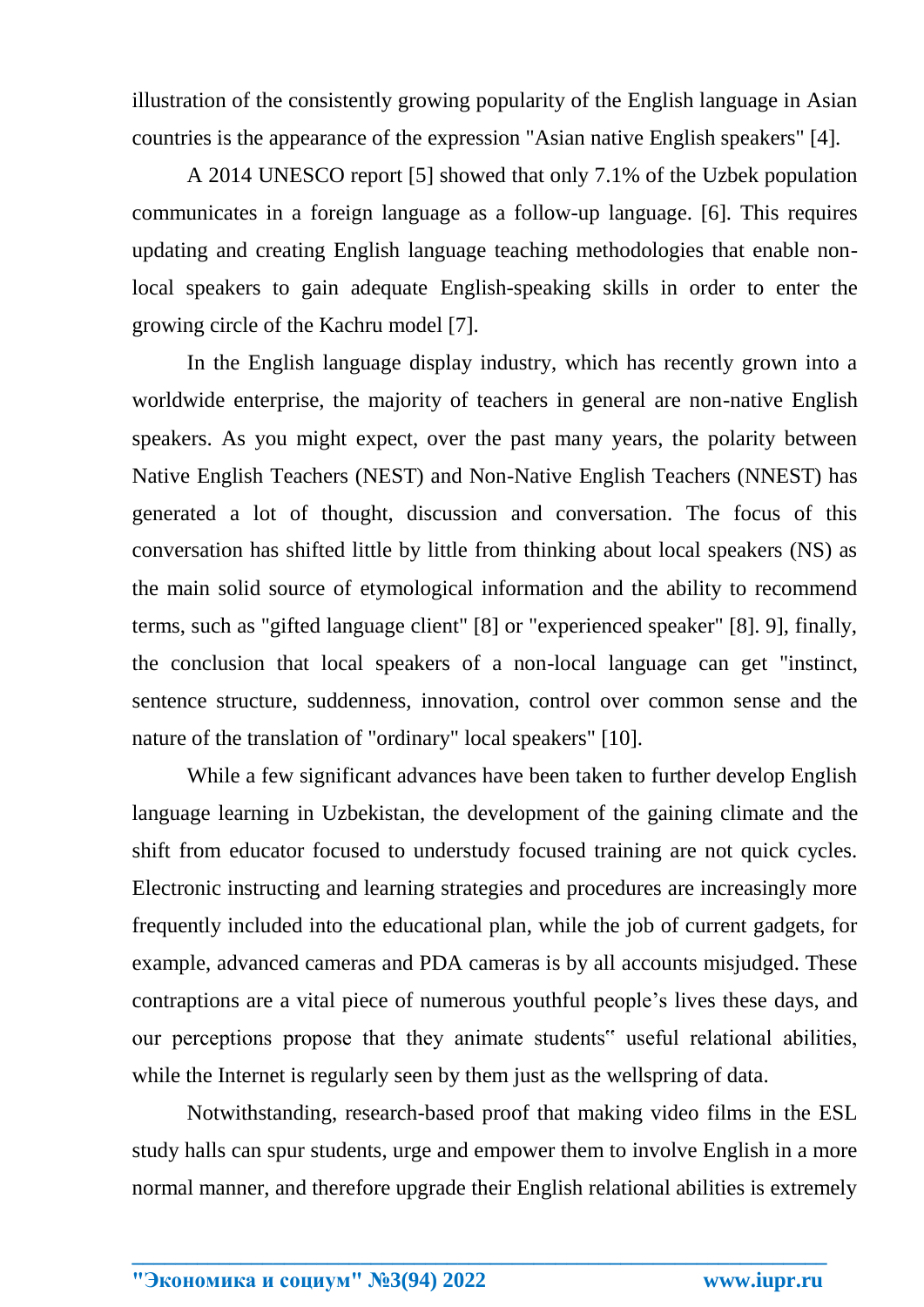scant. Our review makes a stride towards evaluating the adequacy of students" filmmaking as an English language learning apparatus. It ought to be noticed that Uzbek EFL instructors additionally face numerous expert difficulties, the primary of them being the strength of conventional educator focused techniques in language study halls. Whenever an instructor is put at the focal point of the learning system, the person in question fills in as the fundamental wellspring of semantic and social data for students, as well as their vitally phonetic good example. We have accepted that such methodology limits students" learning open doors, yet additionally puts extra strain on an instructor.

Our discoveries revealed that native-speaker instructors highlight Uzbek while communicating in English, which connected with their dialect capability and working experience, and couldn't be totally disposed of. It made sense of why outside regular dialect climate, instructors frequently neglect to assess the level of their articulation because of goal reasons, like absence of scholastic situation in far off nations, restricted correspondence with unfamiliar friends, and solid impact of their local language. This inflection is therefore imitated by the students who in the greater part of the cases see their EFL instructor as the main semantic good example and placed a lot of validity into them. This outcome experiencing the same thing when educators can't diminish their students" complement, since this is their own inflection precisely imitated by the students.

Moreover, we noticed that the observed teachers behaved formally in the classroom, preferred to use ordinary teaching materials, bombarded students with school assignments, and the atmosphere in their illustrations was generally annoying to the point of creating obstacles for correspondence between students. This urged us to look for new EFL showing strategies, with the goal that we could relieve the effect of NNESTs" phonetic highlight on students" articulation, put understudy at the focal point of the learning system and establish more advantageous and solid homeroom climate. Additionally, we attempted to utilize video materials and introduced films, as well as students" and teachers" self-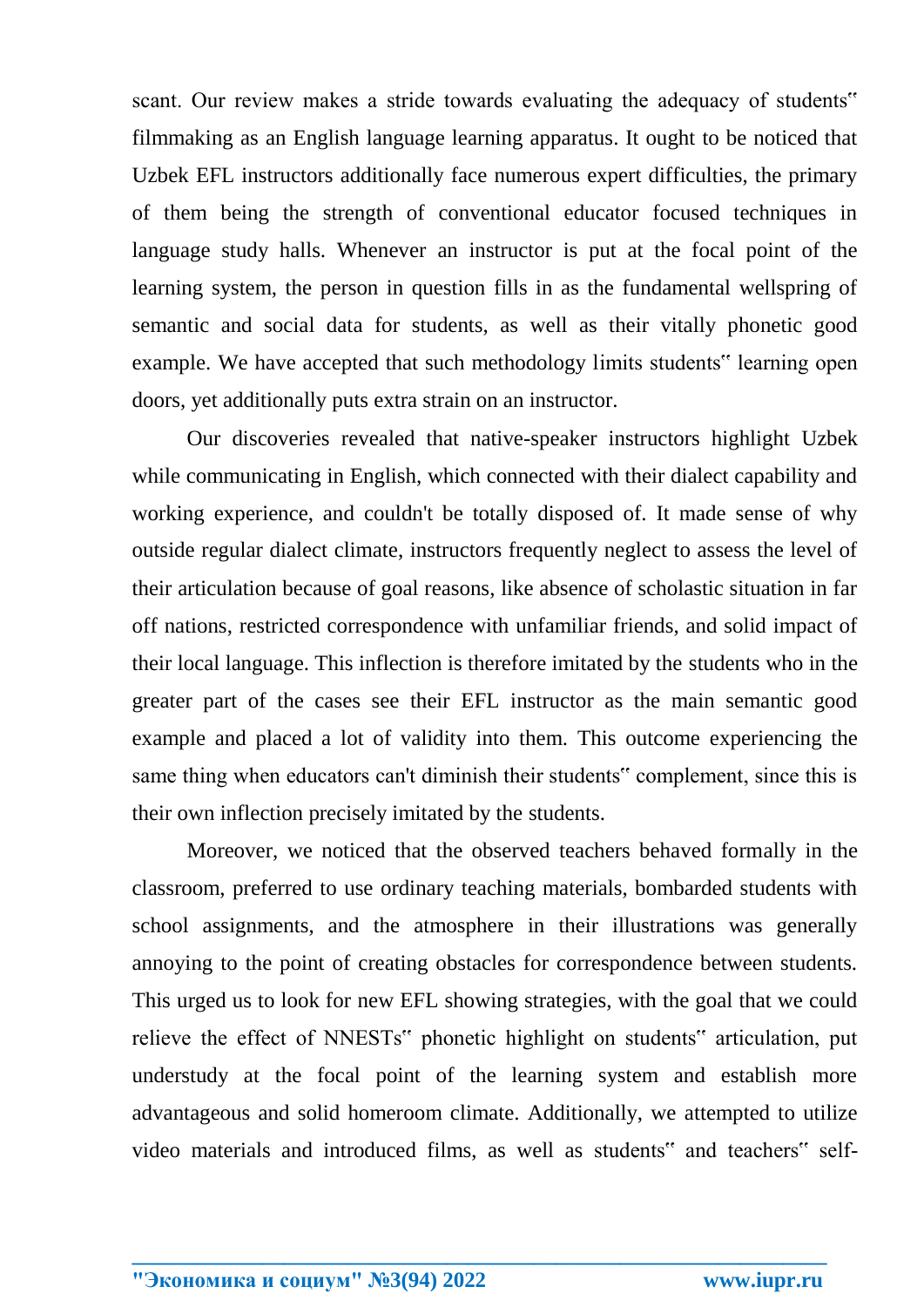assessments showed that leading examination through filmmaking can be viewed as a powerful and imaginative instructing strategy.

This strategy proved beneficial to both students and teachers as it worked on the viability of the demonstration process, inspired students, and provided them with the opportunity to develop related interdisciplinary skills:

1. capacity to involve fitting dialect in talking and composing for creating a film on the picked theme;

2. economical discussion abilities, including capacity to underwrite a discussion with numerous talk members;

3. capacity to utilize various types of perusing (skimming, examining, serious, broad, and so on) and to separate explicit data from enormous texts;

4. capacity to dissect message structure (separate between sections, recognize theme sentences, decide the creator's perspective);

5. capacity to freely make texts of various sorts, points and subjects, utilizing portrayal, portrayal, thinking and argumentation relying on the reason for correspondence;

6. diverse relational abilities, created by raising social mindfulness and the increment of semantic and social information;

7. the ability to use knowledge of a foreign language to form a more tolerant attitude towards the culture, history and modern problems of other nations, understanding the importance of learning other languages and developing readiness to use knowledge of a foreign language for cross-border and intercultural cooperation.

Our simple survey revealed a correlation between students' English proficiency and their willingness to participate: the strongest students expressed a negative attitude towards filmmaking and preferred to stick to standard teaching methods and exam tasks, such as questions and answers, discussions with the teacher, presentations and role-playing games. However, after completing the video project, the vast majority of students recognized that this form of work has many advantages and merits. Teachers were also very enthusiastic about video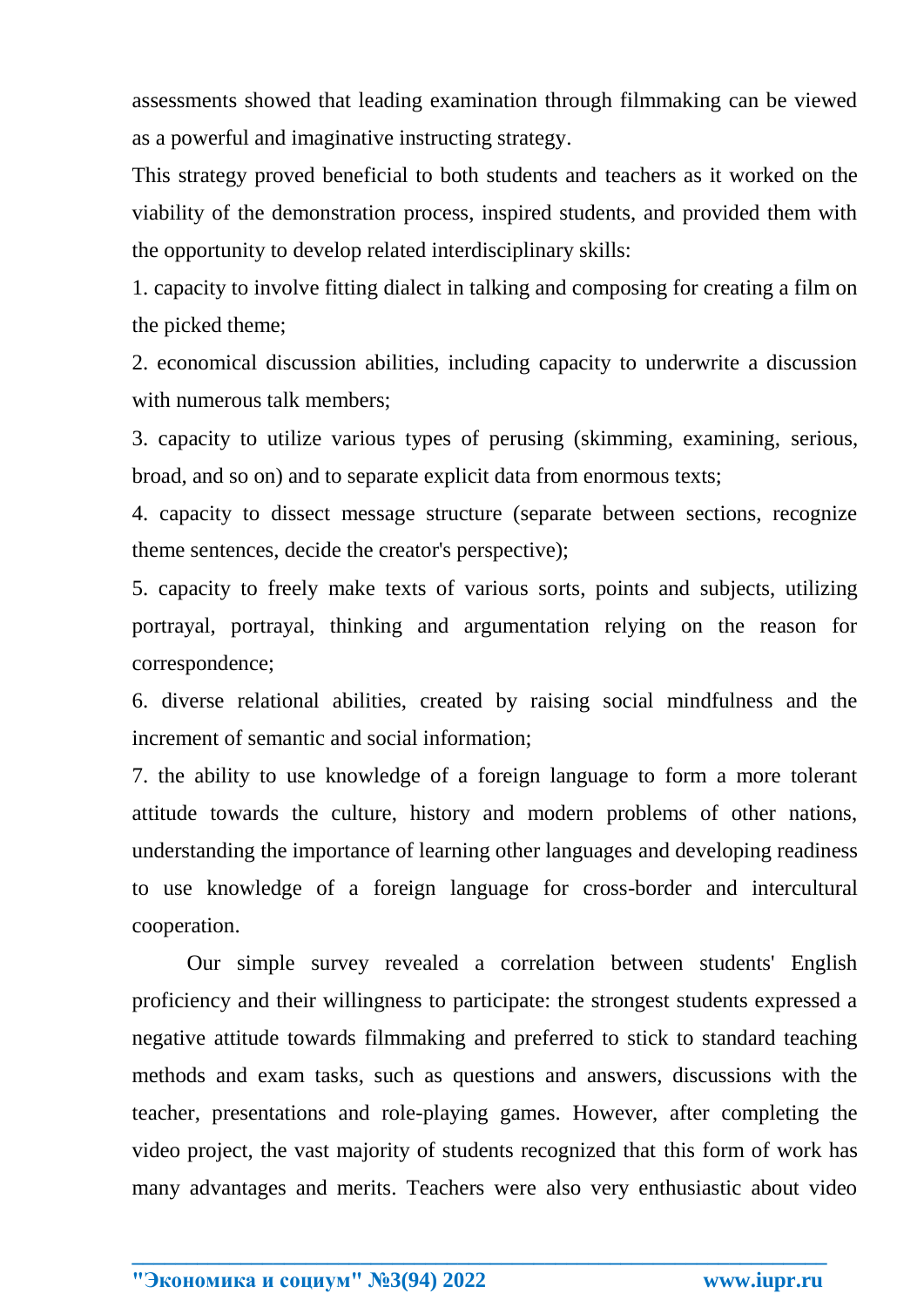filming, pointing to the following important qualities of this type of work: the ability to stimulate students' interest in learning a foreign language, develop their intellectual abilities, encourage independent thinking and develop critical skills. as well as their self-discipline and ability to learn on their own. Weaknesses noted by the teachers included a lack of computer-aided film editing skills, clear assessment criteria, and written instructions for teaching. In most Uzbek educational institutions, teaching foreign languages is traditionally carried out by creating a special artificial bilingual learning environment, i.e. using a complex of "preplanned activities, strictly controlled and controlled" [9]. However, the possibility of developing bilingualism outside the natural language environment causes heated debate among Uzbek specialists in the methodology of teaching foreign languages. So, they mainly receive information about this non-native language and foreignlanguage culture from their Uzbek-speaking teachers, who, in turn, are strongly influenced by their native (Uzbek) language and very often explore foreignlanguage culture indirectly, like their students - through scientific literature, textbooks and media.

## **References:**

[1] D. Graddol, English Next, British Council, London, 2006. [E-book]

[2] "What is the EU"s Language Policy Today?" Euronews, Sept. 13,

[3] "The English Language takes French Leave," Kommersant Vlast', 7 (409), February 2001

[4] L. Smith (ed.), "English is an Asian Language", World English, Fall 2005. [5] [6] S. G. Ter-Minasova, Language and Cross-Cultural Communication, Moscow, 2000, 14.

[7] B. Kachru, "World Englishes and English-using communities," Annual Review of Applied Linguistics, 17, 66-87, 1997.

[8] T. Paikeday, The Native Speaker is Dead, Paikeday Toronto, 1985, 10.

[9] M. Rampton, "Displacing the "native speaker": expertise, affiliation and inheritance," ELT Journal, 44 (2), 338-343, 1990.